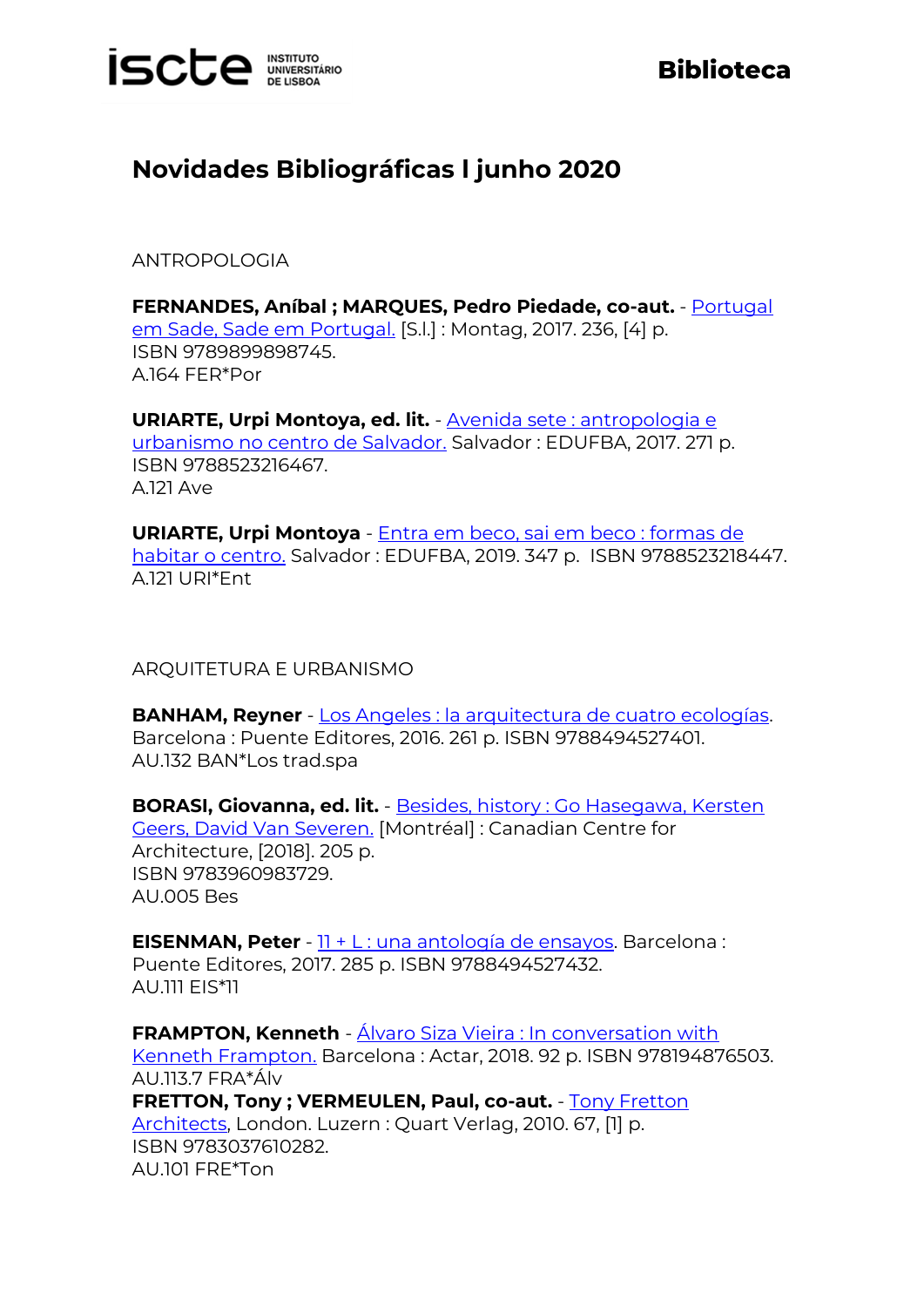

**GRAAF, Reinier de** - [Four walls and a roof : the complex nature of a](http://catalogo.biblioteca.iscte-iul.pt/cgi-bin/koha/opac-detail.pl?biblionumber=103493)  [simple profession.](http://catalogo.biblioteca.iscte-iul.pt/cgi-bin/koha/opac-detail.pl?biblionumber=103493) Massachusetts : Harvard University Press, 2017. XII, 513 p. ISBN 9780674976108. AU.110 GRA\*Fou

**SANCHEZ, Adriana X., ed. lit. ; HAMPSON, Keith D., ed. lit. ; VAUX, Simon, ed. lit.** - [Delivering value with BIM : a whole-of-life approach.](http://catalogo.biblioteca.iscte-iul.pt/cgi-bin/koha/opac-detail.pl?biblionumber=104255) London : Routledge, 2016. XX, 344, [4] p. ISBN 9781138118997. AU.112 Del

**SIMÕES, João Carmo** - [Civitas : São Paulo.](http://catalogo.biblioteca.iscte-iul.pt/cgi-bin/koha/opac-detail.pl?biblionumber=104292) [Lisboa] : Monade, 2018. 351 p. ISBN 9789899948532. AU.101 SIM\*Civ

**SIZA, Álvaro ; CHIARAMONTE, Giovanni, co-aut.** - [The measure of the](http://catalogo.biblioteca.iscte-iul.pt/cgi-bin/koha/opac-detail.pl?biblionumber=105326)  [West : a representation of travel .](http://catalogo.biblioteca.iscte-iul.pt/cgi-bin/koha/opac-detail.pl?biblionumber=105326) London : McGill-Queen's University Press, 2018. 212 p. ISBN 9780773555259. AU.101 SIZ\*Mea

**THOMAS, Helen** - **Drawing architecture**. New York: Phaidon, 2018. 319 p. ISBN 9780714877150. AU.012 THO\*Dra

**WIRZ, Heinz, ed. lit.** - [Burkard Meyer : konkret = concrete.](http://catalogo.biblioteca.iscte-iul.pt/cgi-bin/koha/opac-detail.pl?biblionumber=103334) Luzern : Quart Verlag, cop. 2007. 224 p. ISBN 9783907631782. AU.113.7 Bur

DIREITO

**EWICK, Patricia ; SILBEY, Susan S., co-aut.** - [The common place of](https://catalogo.biblioteca.iscte-iul.pt/cgi-bin/koha/opac-detail.pl?biblionumber=104813)  [law : stories from everyday life.](https://catalogo.biblioteca.iscte-iul.pt/cgi-bin/koha/opac-detail.pl?biblionumber=104813) Chicago : University of Chicago Press, 1998. XVII, 318 p. ISBN 0226227448. D.113 EWI\*Com

**TORGAL, Luís Reis, ed. lit. ; CORDEIRO, Carlos, ed. lit. ; PIMENTA, Fernando Tavares, ed. lit.** - [Regionalismo e autonomia : os casos dos](http://catalogo.biblioteca.iscte-iul.pt/cgi-bin/koha/opac-detail.pl?biblionumber=105793)  [Açores e da Madeira.](http://catalogo.biblioteca.iscte-iul.pt/cgi-bin/koha/opac-detail.pl?biblionumber=105793) Lisboa : Assembleia da República, 2019. 235, [5] p. ISBN 9789725567043. D.121 Reg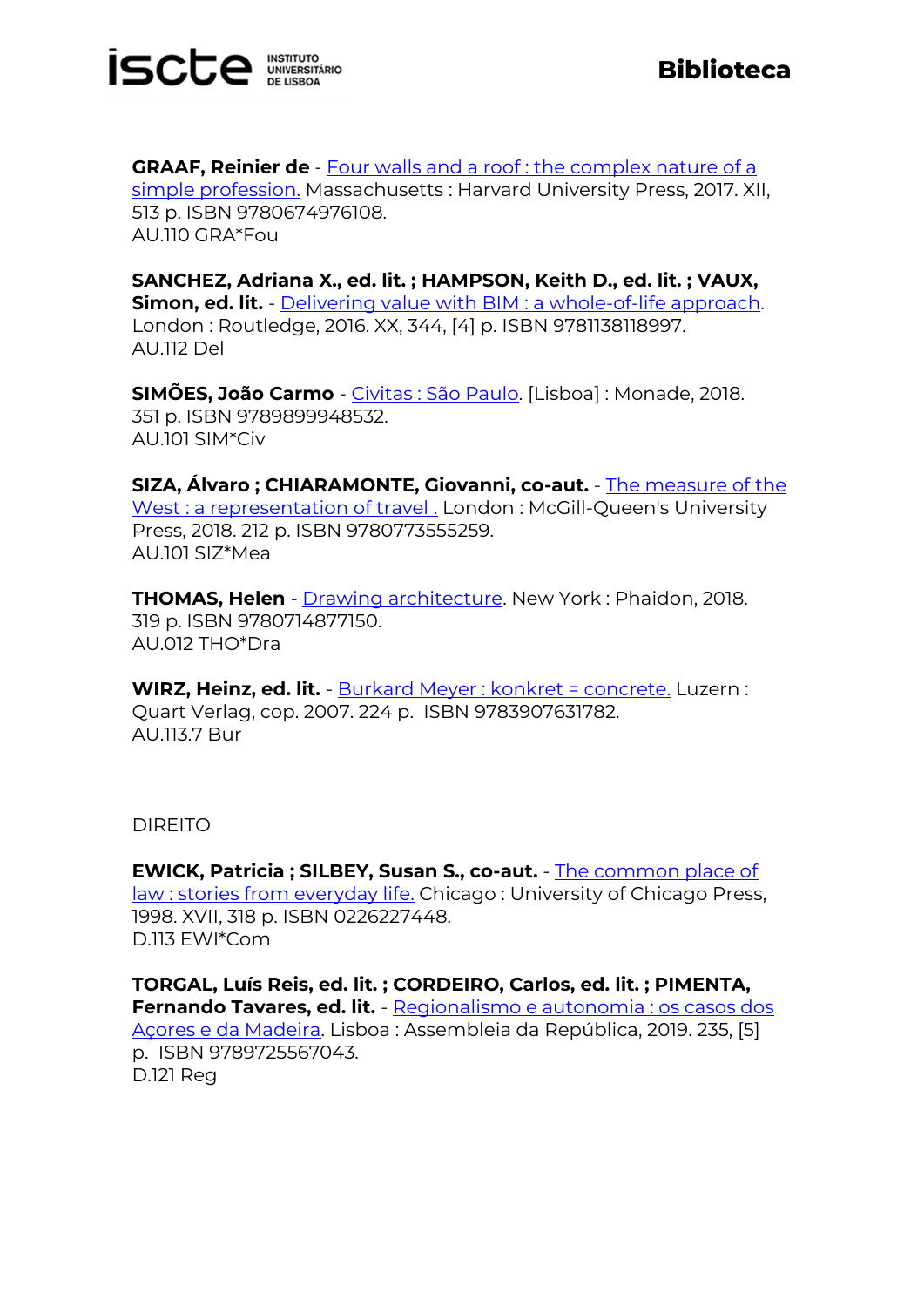

ECONOMIA

**ADDOR, Felipe, ed. lit. ; LARICCHIA, Camila Rolim, ed. lit.** - [Incubadoras tecnológicas de economia solidária.](http://catalogo.biblioteca.iscte-iul.pt/cgi-bin/koha/opac-detail.pl?biblionumber=103304) Rio de Janeiro : Editora Universidade Federal do Rio de Janeiro, 2018. 2 v. E.176 Inc v.1-2

**BALEIRAS, Rui Nuno ; DIAS, Rui, co-aut. ; ALMEIDA, Miguel, co-aut.** - Finanças locais : princípios [económicos, instituições e a experiência](http://catalogo.biblioteca.iscte-iul.pt/cgi-bin/koha/opac-detail.pl?biblionumber=103600)  [portuguesa desde 1987](http://catalogo.biblioteca.iscte-iul.pt/cgi-bin/koha/opac-detail.pl?biblionumber=103600) . Lisboa : Conselho das Finanças Públicas, 2018. XVII, 446, [2] p. ISBN 9789892078328. E.161 BAL\*Fin

**SIMONDI DE SISMONDI, Jean Charles** - [Nuevos principios de](http://catalogo.biblioteca.iscte-iul.pt/cgi-bin/koha/opac-detail.pl?biblionumber=103469)  [economía política o de la riqueza en sus relaciones con la población.](http://catalogo.biblioteca.iscte-iul.pt/cgi-bin/koha/opac-detail.pl?biblionumber=103469) Barcelona : Icaria Editorial, 2016. 493 p. ISBN 9788498887167. E.112 SIM\*Nue

ESTUDOS AFRICANOS

**VIANA, David Leite** - [Maputo : \(auto\)organização e forma-dinâmica](http://catalogo.biblioteca.iscte-iul.pt/cgi-bin/koha/opac-detail.pl?biblionumber=104734)  [urbana.](http://catalogo.biblioteca.iscte-iul.pt/cgi-bin/koha/opac-detail.pl?biblionumber=104734) Porto : Universidade do Porto, 2019. 296 p. ISBN 9789897462146AAU 1 VIA\*Map EA.AAU 1 VIA\*Map

GESTÃO

**ARTHUR, Nancy, ed. lit. ; NEAULT, Roberta, ed. lit. ; MCMAHON, Mary, ed. lit.** - [Career theories and models at work : ideas for practice](http://catalogo.biblioteca.iscte-iul.pt/cgi-bin/koha/opac-detail.pl?biblionumber=104574) . Toronto : CERIC, 2019. XV, 467 p. ISBN 9781988066349. G.170.3 Car,4

**HEINTZE, Hans-Joachim, ed. lit. ; THIELBORGER, Pierre, ed. lit.** - [International humanitarian action : NOHA textbook.](http://catalogo.biblioteca.iscte-iul.pt/cgi-bin/koha/opac-detail.pl?biblionumber=103701) Cham : Springer, 2018. IX, 529 p. ISBN 9783319791982. G.130 Int,2

**MASYS, Anthony J., ed. lit.** - [Applications of systems thinking and soft](http://catalogo.biblioteca.iscte-iul.pt/cgi-bin/koha/opac-detail.pl?biblionumber=103702)  [operations research in managing complexity.](http://catalogo.biblioteca.iscte-iul.pt/cgi-bin/koha/opac-detail.pl?biblionumber=103702) Cham : Springer, 2015. 322 p. ISBN 9873319374079. G.141 App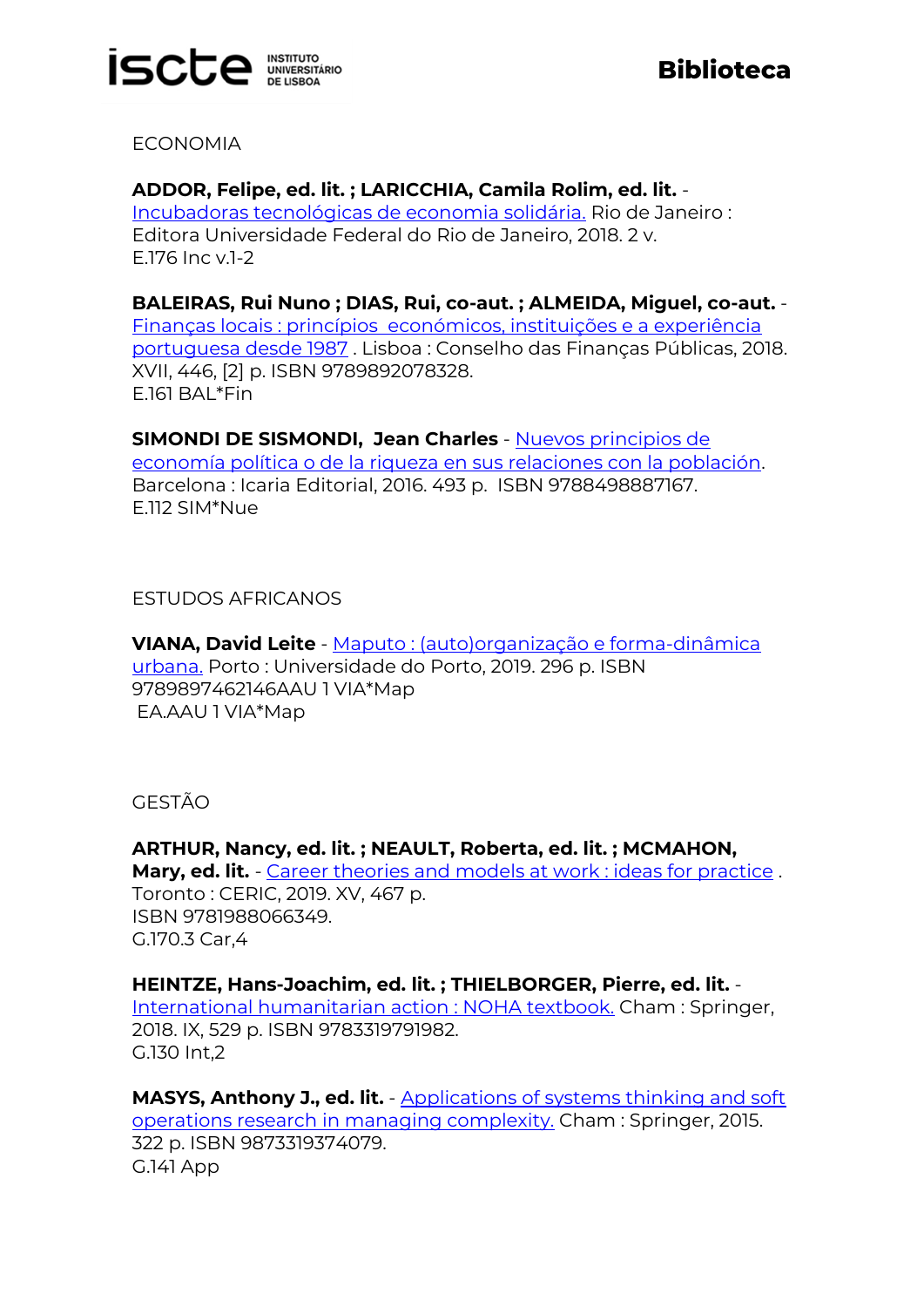

HISTÓRIA

**FREIRE, João** - [Quatro itinerários anarquistas : Botelho, Quintal,](http://catalogo.biblioteca.iscte-iul.pt/cgi-bin/koha/opac-detail.pl?biblionumber=105364)  [Santana e Aquino.](http://catalogo.biblioteca.iscte-iul.pt/cgi-bin/koha/opac-detail.pl?biblionumber=105364) Lisboa : A Batalha, 2019. 132 p. H.133 FRE\*Qua

**MARQUES, José dos Santos** - [Histórias do meu tempo.](http://catalogo.biblioteca.iscte-iul.pt/cgi-bin/koha/opac-detail.pl?biblionumber=103966) Póvoa de Varzim : Câmara Municipal, 2010. 271, [4] p. ISBN 9789729146725. H.130 MAR\*His

**PEREIRA, Miriam Halpern** - [The first portuguese republic : between](http://catalogo.biblioteca.iscte-iul.pt/cgi-bin/koha/opac-detail.pl?biblionumber=104746)  [liberalism and democracy \(1910-1926\).](http://catalogo.biblioteca.iscte-iul.pt/cgi-bin/koha/opac-detail.pl?biblionumber=104746) Brighton : Sussex Academic Press, 2019. XIII, 199 p. ISBN 9781845199296. H.133 PER\*Pri trd eng

**RAMOS, João de Deus** - [Em torno da China : memória diplomáticas.](http://catalogo.biblioteca.iscte-iul.pt/cgi-bin/koha/opac-detail.pl?biblionumber=103250) Casal de Cambra : Caleidoscópio, 2016. 139, [18] p. ISBN 9789896583576. H.101 RAM\*Tor

**SOARES, Elisa Celeste** - [A publicidade na Gazeta de Lisboa : \(1715-](http://catalogo.biblioteca.iscte-iul.pt/cgi-bin/koha/opac-detail.pl?biblionumber=104452) [1760\).](http://catalogo.biblioteca.iscte-iul.pt/cgi-bin/koha/opac-detail.pl?biblionumber=104452) Lisboa : Chiado Editora, 2018. 223 p. ISBN 9789895221448. H.132 SOA\*Pub

PSICOLOGIA

**OSOFSKY, Joy D. ; STEPKA, Phillip T., co-aut. ; KING, Lucy S., co-aut**. - [Treating infants and young children impacted by trauma :](http://catalogo.biblioteca.iscte-iul.pt/cgi-bin/koha/opac-detail.pl?biblionumber=103734)  [interventions that promote healthy development.](http://catalogo.biblioteca.iscte-iul.pt/cgi-bin/koha/opac-detail.pl?biblionumber=103734) Washington : American Psychological Association, 2017. X, 149 p. PS.121 OSO\*Tre

**SOCIOLOGIA** 

**AURÉLIO, Diogo Pires** - [Maquiavel & Herdeiros.](http://catalogo.biblioteca.iscte-iul.pt/cgi-bin/koha/opac-detail.pl?biblionumber=104740) Lisboa : Temas e Debates, 2012. [8], 365 p. ISBN 9789896442057. S.191 AUR\*Maq